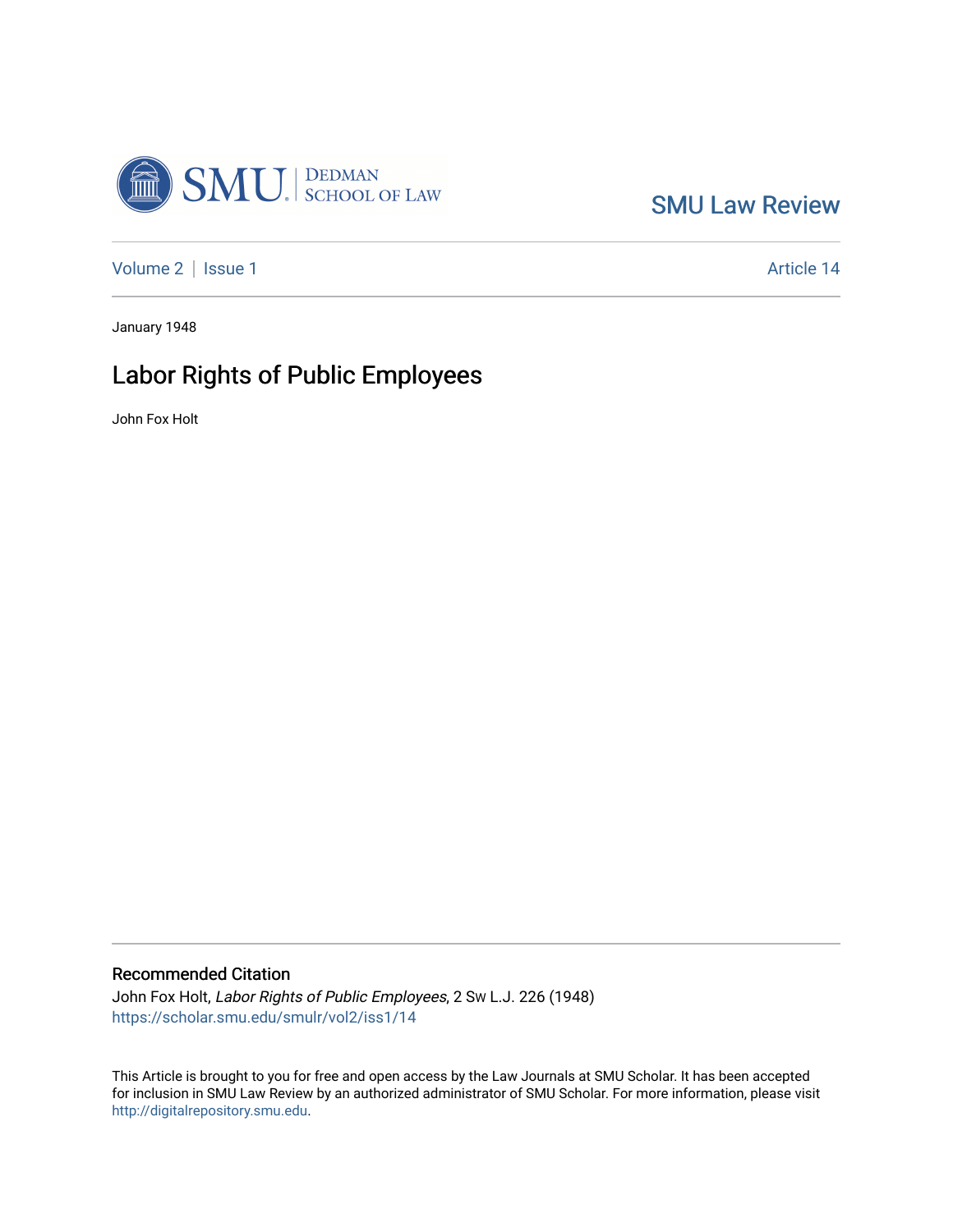### LABOR RIGHTS OF PUBLIC EMPLOYEES

'HE right of employees in private industry to organize into labor unions and to engage in concerted action to enforce their demands is well recognized. The right is less well recognized in the domain of government employment. In many respects the relationship existing between the government (federal, state or municipal) and its employees is radically different from that existing between private employers and employees. The difference has been recognized repeatedly in labor legislation.'

A number of reasons combine to place the government worker in a special category. It is commonly thought that he is not in need of the protection which is necessary in private employment.<sup>2</sup> Representative government is expected to deal fairly with its employees and to be an example to the community in establishing wages, hours and working conditions. The benefits of civil service, of tenure, and of increases in pay at regular intervals are often afforded while private industry lags in these respects. The government does not have the profit-making motive of the private employer, nor does it have to meet competition in holding labor costs to a minimum. The government is not under the economic compulsion of driving a hard bargain with its employees. Accordingly, the necessity for organization and concerted activity by government employees is reduced.

<sup>&</sup>lt;sup>1</sup> The Wagner Act, the Fair Labor Standards Act of 1938, and the recent Labor Management Relations Act of 1947 exempt government workers from their provisions by expressly excluding the United States, the states, and the political subdivisions thereof from the definition of the term "employer."<br>2 "It is realized that the federal civil service system is an elaborate, carefully con-

structed system of personnel and labor relations which has accorded to government<br>employees many benefits which organized labor has yet been unable to secure from pri-<br>vate industry through strikes and organizational activ It has, indeed, long been the practice of many union representatives in private industry to base their arguments for requested employment benefits upon comparable benefits secured **by** government employees...." **TELLER, LABOR DtsPUrS AND** COLLFCTrVE BAR-**GAINING,** 105 (1946 Supplement).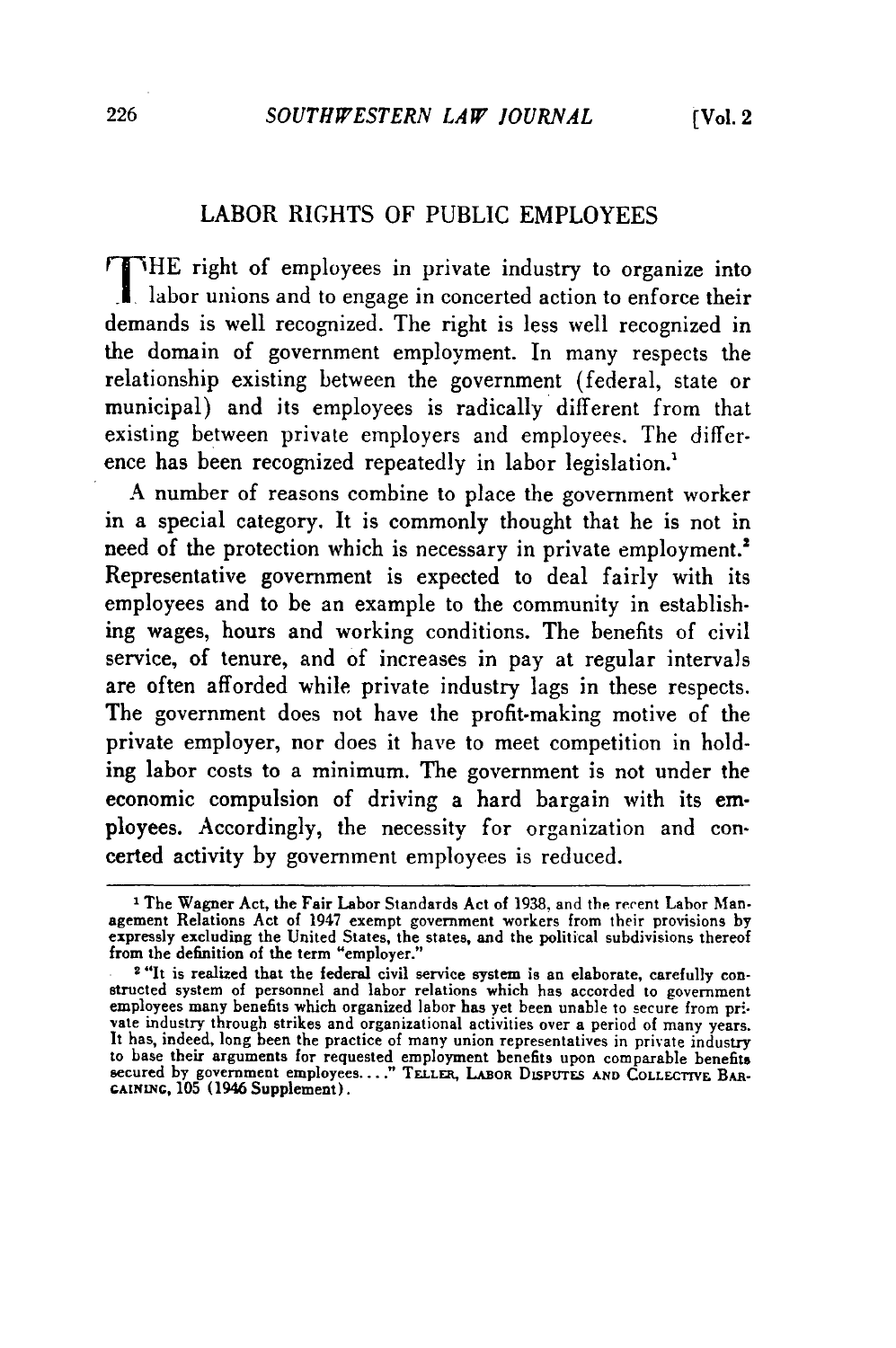Other factors have affected public opinion concerning organization of government employees. The government worker has been regarded as a docile person who has preferred the security of his **job** to the larger opportunities and risks of the world of private enterprise. Many people associate government employment with the spoils system, and the employee is looked upon as the recipient of a political plum.<sup>3</sup> Finally, organizational activity among public employees has suggested the possibility of strikes against government and impairment of its sovereignty. President Franklin **D.** Roosevelt, who certainly was a friend of labor, was influenced **by** this consideration.'

During the past few years there has been large scale expansion of government-in many instances into fields once deemed exclusively private. Since the government (federal, state and municipal) is the largest employer in the country, it seems desirable to examine into the legal aspects of its relations with labor organizations.

# Do GOVERNMENT EMPLOYEES **HAVE THE** RIGHT TO **JOIN** UNIONS?

The Lloyd-LaFollette Act of 1912' was the first law dealing

4 *Id.* at 1103; Comment, *Government Employees and Unionism,* 54 **HAMV.** L. **REV. 1360, 1365** (1941). In a letter to Mr. Luther **C.** Steward, President of the National Federation of Federal Labor, he said in part: "Particularly, **I** want to emphasize my conviction that militant tactics have no place in the functions of an organization of governmen employees. Upon employees in the federal service rests the obligation to serve the whole people, whose interests and welfare require orderliness and continuity in the conduct of Government activities. This obligation is paramount. Since their own services have to do with the functioning of the Government, a strike of public employees manifests nothing less than an intent on their part to prevent or obstruct the operations of Government<br>until their demands are satisfied. Such action, looking toward the paralysis of Government by those who have sworn to support it, is unthinkable and intolerable." RHYNE, **LABOR UNIONS AND MUNICIPAL LAw, 436 (1946). 5 37 SrAr. 555 (1912) 5 U. S. C. A. § 652** (1934).

**<sup>3</sup>** "The general public is inclined to view the civil servant as a surly, uncooperative individual, who has procured a soft **job** through political **pull** and has never done an honest day's work in his life. He is regarded as a person with no real ambition or ability, for otherwise he would be **'out in** the world' doing something worth while and getting somewhere instead of putting his nose into other people's business. This popular attitude may be explained in part by the long association of government service with the spoils system.... And while today some 60 percent of the federal employees are shel-<br>tered under the civil service, a government job is still considered, in the public mind<br>to be a political plum." Agger, *The Government a*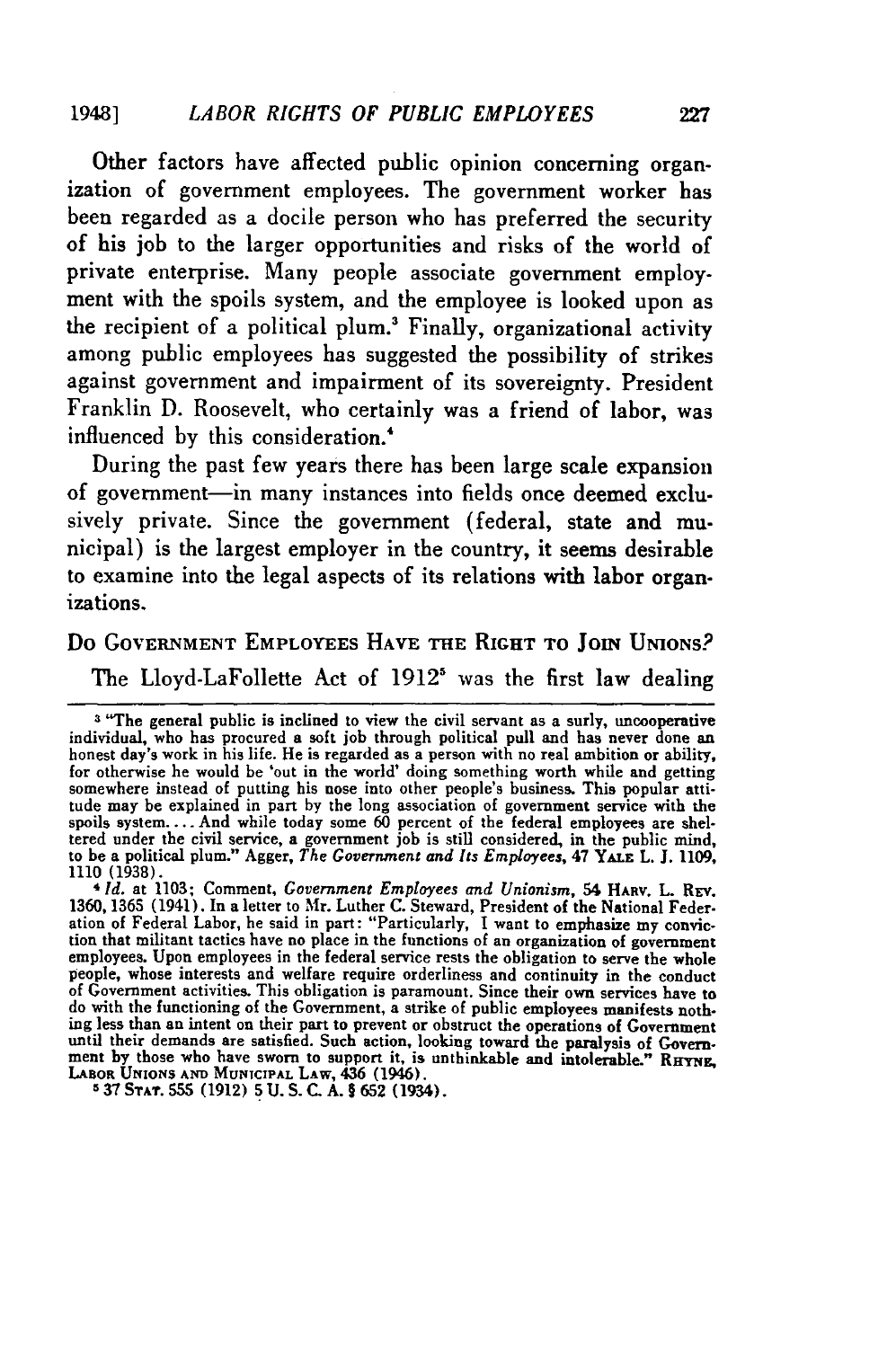with the right of federal employees to organize. It provided that membership in a union should not be cause for demotion, suspension or dismissal. The Act specifically referred to postal employees, but it was generally assumed that its policies protected all government employees.<sup>6</sup> Nevertheless, there was and is a body of opinion that it is undesirable for such employees to organize. This feeling is exemplified in *Railway Mail Association v. Murphy, a* New York Supreme Court decision, which declared that any combination of civil service employees of the federal government was incompatible with the spirit of democracy and that collective bargaining had no place in government service.

The *Murphy* case was a suit by the Railway Mail Association for a declaratory judgment that it was not a labor organization within the meaning of a New York statute forbidding discrimination in denying membership because of race, color or creed. The Association had a membership of 22,000 postal clerks of the United States Railway Mail Service. The trial court held that it was an insurance society and was not, and could not lawfully be. a labor organization.

The New York Court of Appeals reversed the decision below and held that the Association was within the terms of the statute prohibiting discrimination.<sup>8</sup> On further appeal the United States Supreme Court affirmed the judgment below.<sup>9</sup> Both appellate decisions recognized the right of government employees to organize

**<sup>6</sup>** Agger, *supra,* note 3, at 1128.

<sup>&</sup>lt;sup>7</sup> 44 N. Y. S. (2d) 601, 607 (N. Y. Sup. Ct. 1945), the court said: "To tolerate or recognize any combination of Civil Service employees of the Government as a labor organization or union is not only incompatible with the with every principle upon whch our Government is founded. Nothing is more dangerous to public welfare than to admit that hired servants of the state can dictate to the Government the hours, the wages and conditions under which they will carry cn the essen- tial services vital to the welfare, safety and security of the citizen. To admit as true that Government employees have power to halt or check the functions of Government, unless their demands are satisfied, is to transfer to them all legislative, executive and judicial<br>power. Nothing would be more ridiculous."

*S Sub nomine,* Railway Mail Assn. v. Corsi, **267 App.** Div. 417, 44 N. Y. S. **(2d)** 404 (1944) **,** 293 **N.** Y. 315; **56 N.** E. (2d) 721 (1944).

**<sup>9 326</sup>** U. S. 88 (1944).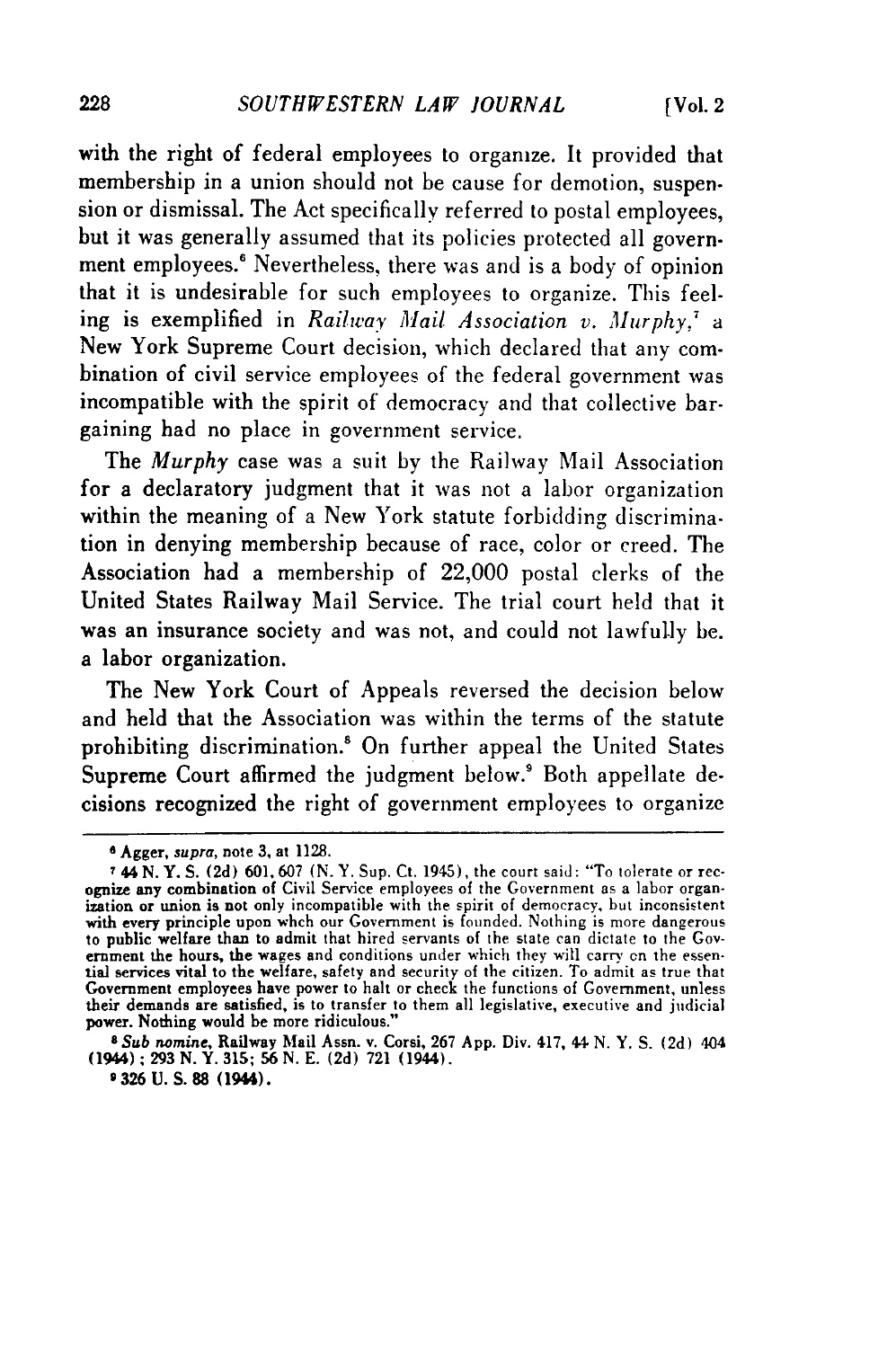into unions. The Supreme Court regarded the Lloyd.LaFollette Act as a Congressional expression permitting government workers to associate in unions.

Generally, it can be said that public employees have the right to form organizations for their mutual benefit and to affiliate with labor unions.<sup>10</sup> However, this right has been prohibited or quali**fled** in three well-defined types of municipal employment.

**1.** Police officers have been denied the right to join a union **by** ordinance or regulation on the ground that they must be free from any obligations to a union in order properly to perform their duties. In any controversy between employer and employees the police officer should enter into the discharge of his duties without partiality.<sup>11</sup> Furthermore, because of the close relation between the police force and city government, there exists the same necessity of discipline and regulation as in a military force.<sup>12</sup>

2. Fireman have been denied the right to join a union because a labor organization might seek to control the relations of the firemen with the municipality in a manner inconsistent with necessary discipline. Thus, an organization **might be** detrimental to the general welfare and safety."

<sup>12</sup> The peculiar status of police officers is explained in Coane v. Geary, 298 Ill. App. 199, 18 N. E. (2d) 719, 722 (1939): "A police force is peculiar, sui generis, you may say. in its formation and in its relation to the city government. It is practically an organized force resembling in many respects a military force. organized under the laws of the United States and equally as important as to the functions it is required to perform.... And there is the same necessity of discipline, of regulation existing in the police department that exists in regard to the military department. Strict discipline must be enforced, and it must be enforced in a manner that is effective and without the supervision or regulation of any other department of the state, and, particularly without any attempt on the part of the judicial department (which is a branch of the government entirely distinct<br>and separate from the executive department), to regulate it in any way, and particu-<br>larly, to regulate its discipline."

**1** In Carter v. Thompson. 164 Va. 312, 180 **S.** E. 410 (1935), the court held that a rule of a city manager forbidding firemen to join an A. F. of L. union was within his<br>discretion. The court said at 412: "Police and fire departments are in a class apart. Both

**<sup>10</sup>**City of Springfield v. Clause, 206 S. W. (2d) 539 (Mo. Sup. Ct. 1947).

**<sup>11</sup>**For an extensive review of older authorities see Fraternal Order of Police v. Harris. 306 Mich. 68, **10** N. W. (2d) 310 (1943), in which the validity of a regulation prohibit-ing certain members of the police force from joining a union was sustained. The United States Supreme Court denied a petition for writ of certiorari. 321 U. **S.** 784 (1944). *Accord:* City of Jackson v. McLeod, 199 Miss. 505, 24 So. **(2d)** 319 (1946), *cert. denied,* 328 U. S. 863 (1946) ; King v. Priest, 206 S. W. (2d) 547 (Mo. Sup. Ct. 1947). 12 The peculiar status of police officers is explained in Coane v. Geary. 298 **I1.** App.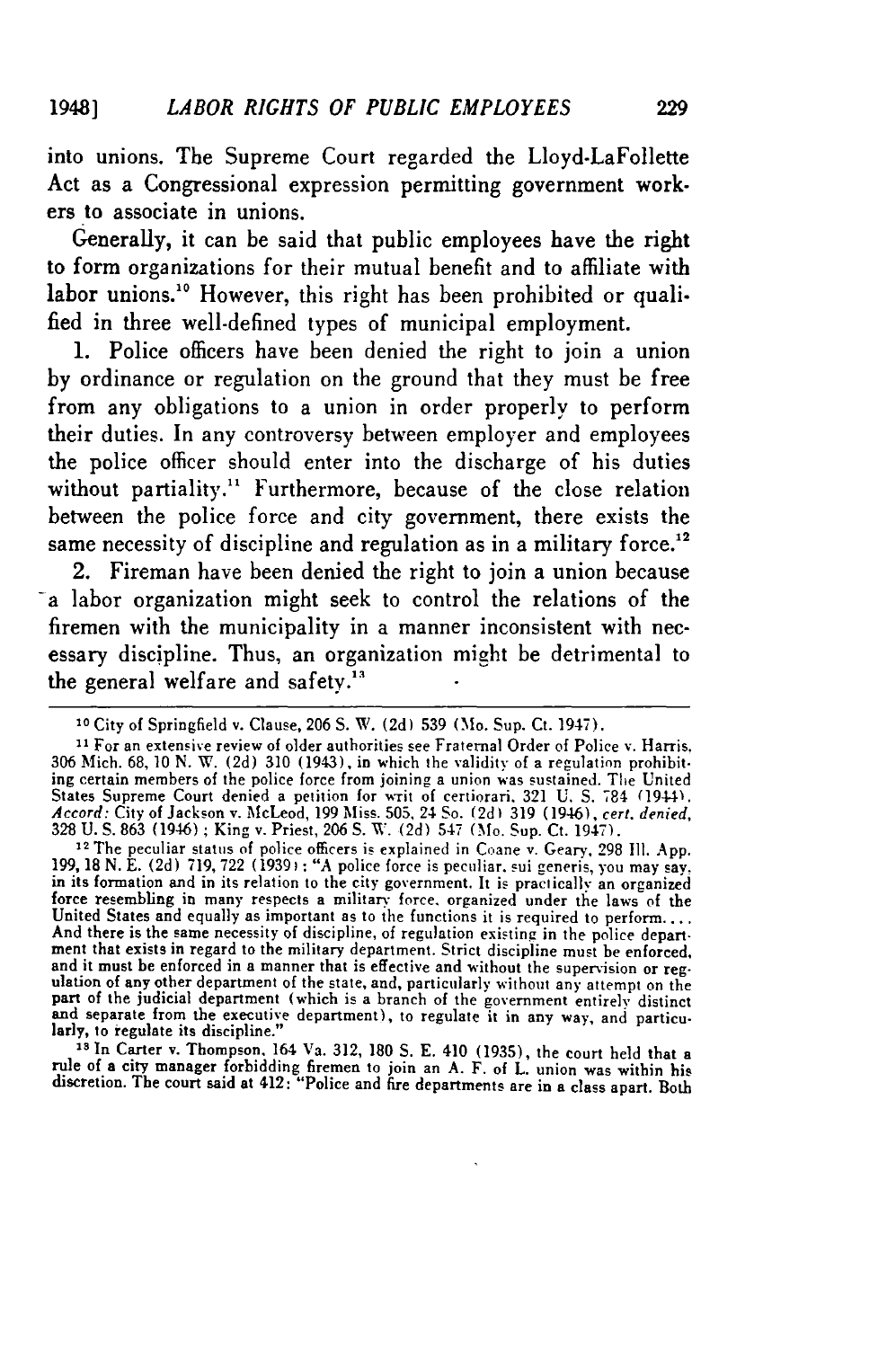**3.** School teachers have been denied the right to join a union because of a belief that free and impartial thinking might be abridged by membership in an organization which dictates policies to its members. Since a board of education is responsible for its action only to the people of the municipality, many decisions hold that school authorities may require non-membership in a union as a condition of employment."

Other cases have been decided upholding ordinances prohibit-

In McNatt v. Lawler, 223 **S.** W. **503** (Tex. Civ. **App.** 1920), certain firemen of the City of Dallas became members of a local union affiliated with the A. F. of L. Upon their refusal to withdraw from the union, they were held properly discharged under a charter provision providing that the Board of Commissioners could determine the sufficiency of the cause of removal. In San Antonio Fire Fighters Local Union No. 84 v. Bell, 223 S. W. 506 (Tex. Civ. **App.** 1920), **a** suit was dismissed in which the union requested the court to restrain the city from discharging employees who were union members. Hutchinson v. Magee, 278 Pa. 119, 122 A. 234 (1923), is a case upholding a rule issued by the Director of Public Safety of Philadelphia that all officers of the fire department refrain from belonging to an association which two years before had organized a strike. The court stated: "It is generally conceded that association with an organization which... attempts to control the relations of members of either the police or fire departments toward the municipality they undertake to serve, is... inconsistent with the discipline which such employment imperatively requires, and therefore must prove subversive of the public service and detrimental to the general welfare; ... the order herein requested was within the 'discretion of the director,' and that discretion, being 'based upon a reasonable and legal grounds,' is final. **If** plaintiffs desire to retain their positions in the public service, they should have obeyed the director's order: having elected not to do so... they cannot successfully complain of the ensuing results."

14 In Fursman v. Chicago, 278 Ill. 318, 116 N. E. 158 (1917) the court held that a school board had the right to pass and enforce a resolution making participation in a plan to affiliate with union labor equivalent to resignation. In so ruling the court said at 160: "No person has a right to demand that he or she be employed as a teacher. The board has the absolute right to decline to employ or re-employ any applicant for any reason whatever or for no reason at all. The board is responsible for its action only to the people of the city, from whom, through the mayor, the members have received their appointments. It is no infringement upon the constitutional rights of anyone for the board to decline to employ him as a teacher in the schools, and it is immaterial whether the reason for the refusal to employ him is because the applicant is married or unmarried, is of fair complexion or dark. is or is not a member of a trades union, or whether no reason is given for such refusal. The board is not bound to give any reason for its action. It is free to contract with whomsoever it chooses. Neither the Constitution nor the statute places any restriction upon this right of the board to contract, and no one has any grievance which the court will recognize simply because the board of education refuses to contract with him or her. Questions or policy are solely for determination of the board, and when they have once been determined by it the courts will not inquire into their propriety." *Accord:* Frederick v. Owens, 35 Ohio Cir. Ct. R. 538 (1915), peti-tion in error dismissed in 95 Ohio **St.** 407, **116** N. E. 1085 (1916) ; Seattle Chapter of the A. F. of L. v. Sharpless, 159 Wash. 424, 293 P. 994 (1930).

are at times charged with the preservation of public order, and for manifold reasons they **owe** to the public their undivided allegiance. The power in the city of complete control is imperatively necessary if discipline is to be maintained."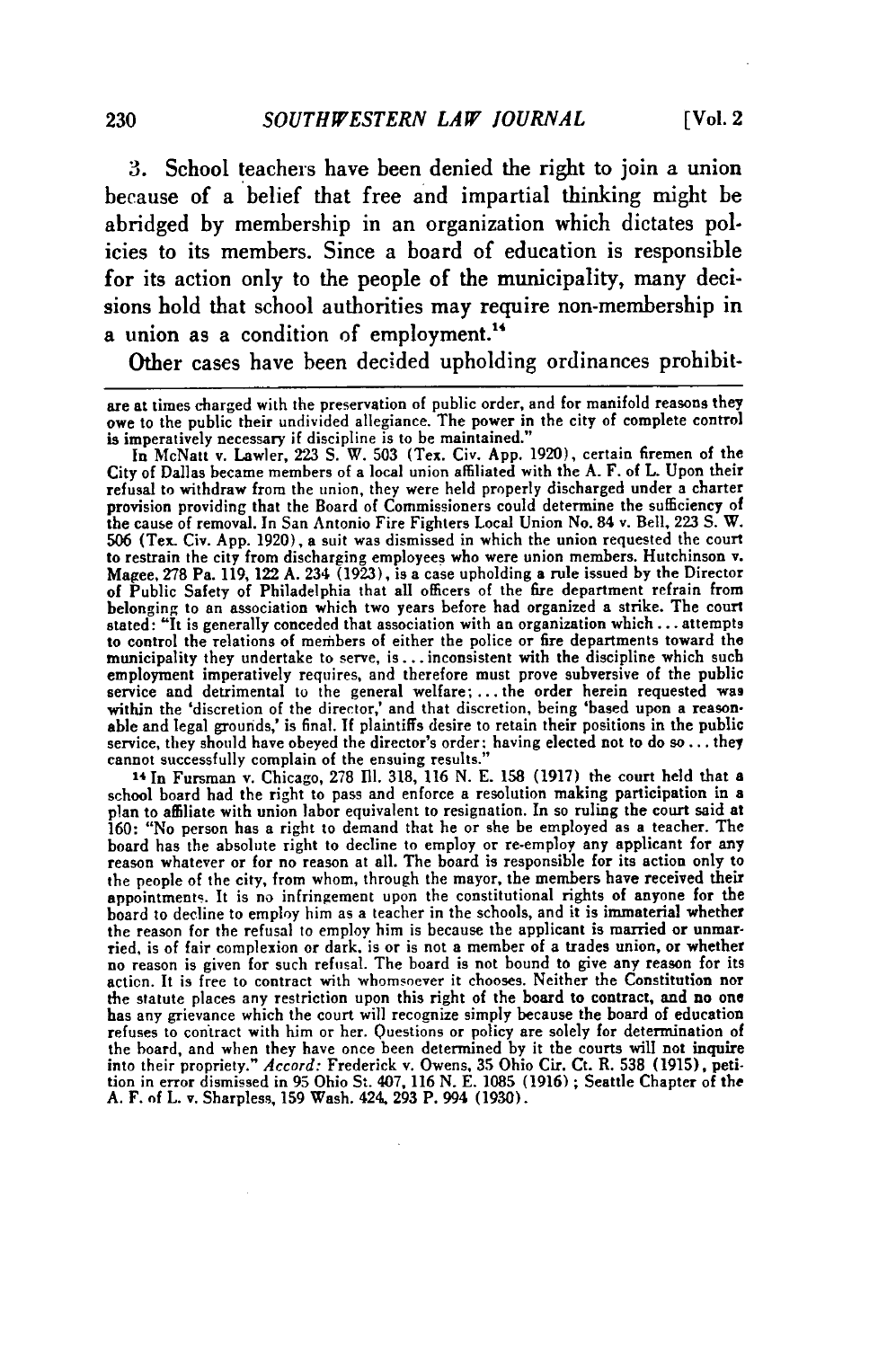ing various classes of city employees from organizing or joining unions. In *Congress of Industrial Organizations v. City of Dallas*<sup>15</sup> plaintiff union sued to enjoin defendant city from dismissing certain city employees who had organized and joined a local union. An ordinance made it a punishable offense for any city employee *"to* organize a labor union, organization, or Club of City employees, or to be or become a member thereof . . . **"** It further provided that any employee who violated the ordinance would be subject to discharge. The district court refused a temporary injunction, and the union appealed on the grounds that the ordinance deprived city employees of the right of petition and assembly and of freedom of speech and press and denied them equal protection of the laws; and that the ordinance was in conflict with the laws of Texas which make it lawful for all employees to organize and become members of labor unions of their own choosing.

The Court of Civil Appeals affirmed the district court and declared that the city employees, by accepting employment with the City of Dallas, impliedly agreed to all existing conditions, one of which was not to organize or affiliate with a labor union. The court stated that even though city employees have a right to insist upon their constitutional rights, they do not have a constitutional right to remain in the service of the City. To the contention that the ordinance was in conflict with Articles 5152 and 5154A" of the Texas Civil Statutes the court ruled that they had no application to public employees.

Subsequent to this case the Fiftieth Texas Legislature enacted a statute declaring it to be against the public policy of the state to deny any person public employment because of membership or non-membership in a labor organization." In the face of this

**<sup>15</sup>198 S.** W. **(2d)** 143 (Tex. Civ. **App.** 1946). *Accord:* Miami Local **No.** 654 v. City **of** Miami, **157** Fla. 445, **26** So. **(2d)** 194 (Fla. 1946) **;** City **of** Springfield v. Clause, **206 S.** W. **(2d) 539 (Mo.** Sup. Ct. 1947).

**<sup>16</sup>**Art. **5152** declares the right of employees to organize into unions. Art. 5154a is the Manford Act, which regulates union activity in Texas. Trx. **STAT.** (Vernon, Supp. 1947).

**<sup>17</sup>**"It is declared to be **the** public policy of the State of Texas that no person shall **be**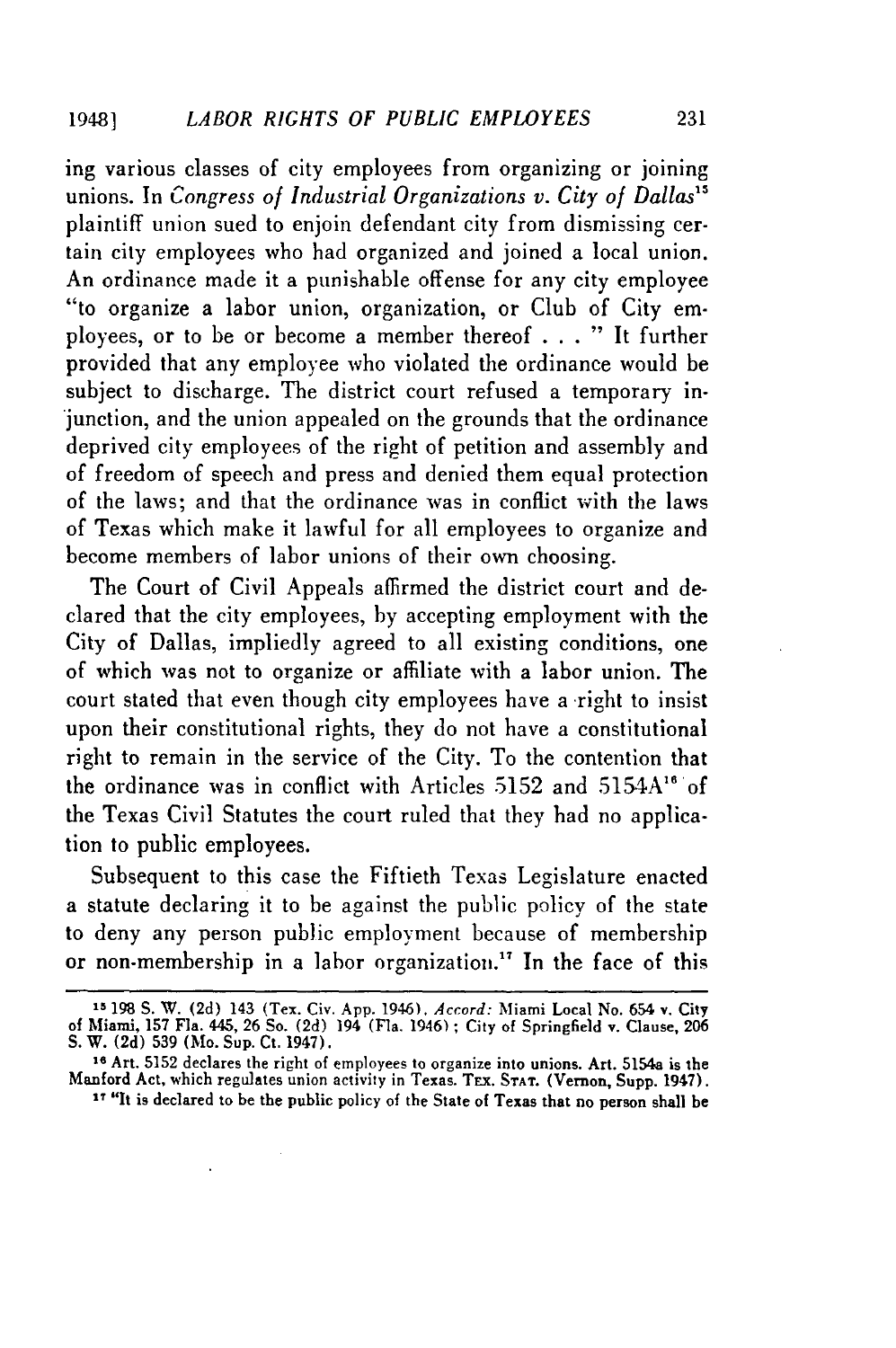legislation, the *City* of *Dallas* case, sustaining an ordinance forbidding municipal employees to join unions, is probably no longer good law today. The language of the statute seems to guarantee the right of organization to all public employees.<sup>18</sup> Possibly school teachers, firemen, and police officers will continue as exceptions to the general rule recognizing the right of public workers to organize.

**II.** Do **GOVERNMENT** EMPLOYEES **HAVE** THE RIGHT **TO STRIKE?**

The Taft-Hartley Act expressly prohibits strikes by government employees, provides for the immediate discharge of striking employees, and makes them ineligible for reemployment for three years.<sup>19</sup> Similarly, Texas statutes declare the public policy to be against strikes by public employees and provide for forfeiture **by** a striking employee of all civil service rights, reemployment rights and other rights, benefits or privileges which he enjoys as a result of his employment.<sup>20</sup>

Prior to the passage of the Taft-Hartley Act, there was no federal statute forbidding a strike by government workers.<sup>21</sup> But statutes existed which could be used against certain kinds of government strikes. For example, a federal criminal statute forbidding interference with the mails was used successfully against postal employees who resigned in protest against intolerable conditions.<sup>22</sup>

It has generally been thought that striking against the government is illegal because the terms and conditions of public em-

- **20 Tx** REv. CiV. **STAT.** (Vernon, 1925) Art. 5154c, § 3 (1947).
- **<sup>21</sup>**Agger, *supra* note 3, at 1131.

denied public employment **by** reason of membership or nonmembership in a labor organization." TEx. REv. CrV. **STAT.** (Vernon 1925) Art. 5154c, § 4 (1947).

**Is** Surveys by the National Institute of Municipal Law Officers in 1941 and in 1946, contained in **RHYNE'S LABOR UNIONS AND MUNICIPAL EMPLOYE LAW** (1946), disclosed that public employees in many municipalities have become members of labor unions and that most state attorney generals and city attorneys have ruled such membership to be lawful, with certain exceptions. The exceptions were policemen, firemen, and school teachers.

**<sup>19</sup>**Taft-Hartley Act, **61 STAT. 160** (1947), 29 U. **S. C. A.** § **188** (1947).

**<sup>22</sup>**United States **v.** Deb, 64 Fed. 24 **(C. C. N. D.** 111. 1894).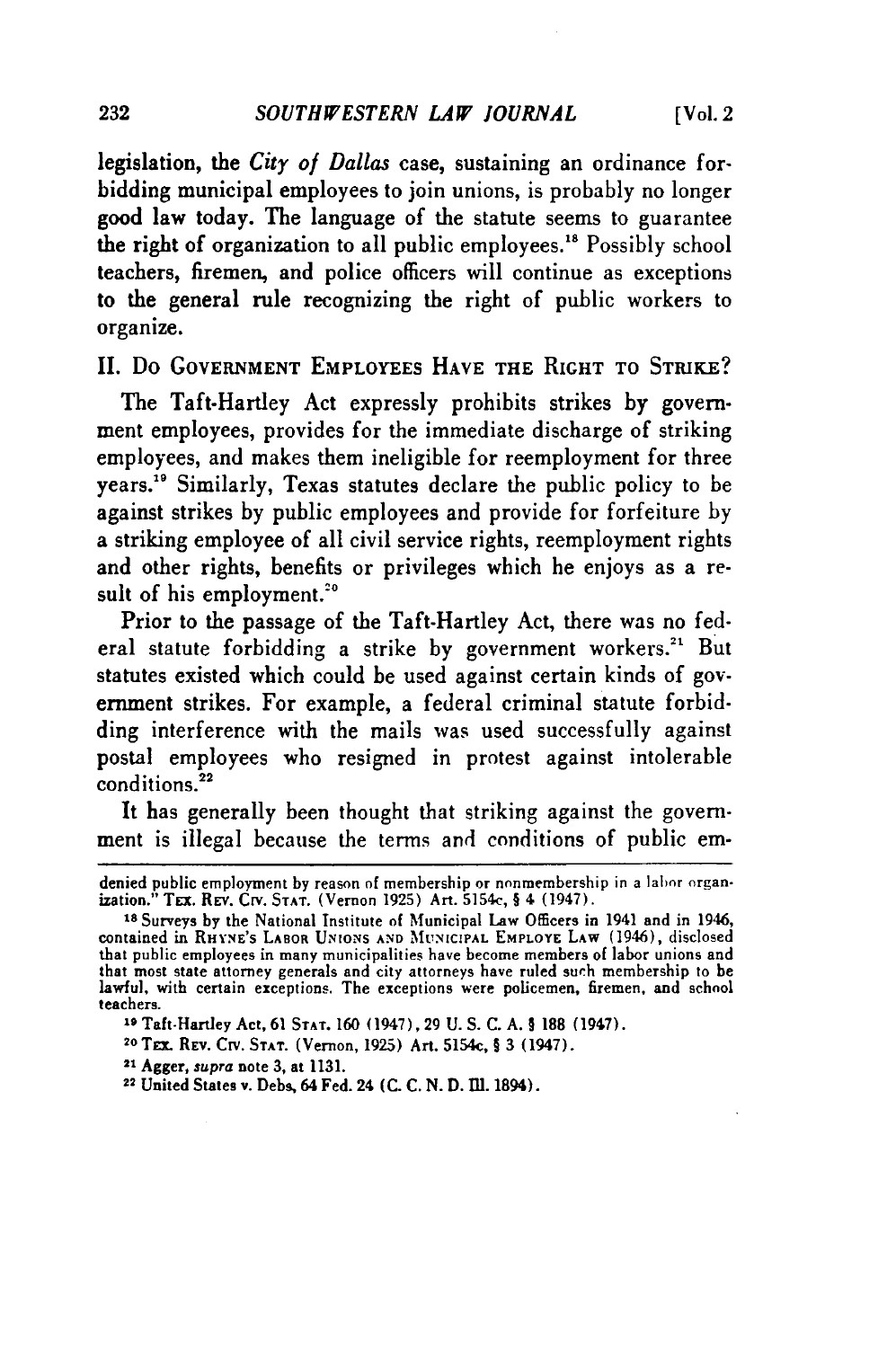ployment are fixed by law and not by contract; and because the public welfare and vital public services would be adversely affested."' Actually, the danger of strikes by government employees has been slight because the three unions which have represented them have provisions in their charters renouncing the right to strike." The few contracts entered into between cities and unions usually contain provisions recognizing the strike weapon to be inappropriate for use by municipal employees. Consequently few strikes by public workers have occurred, and few cases have squarely passed upon the right of such employees to strike.<sup>25</sup>

A question closely related to government strikes is whether public employees have the right to picket. In *Petrucci v. Hogan"* a transport workers' union picketed the homes of workers employed by a transit system owned and operated by a city in order to persuade them to reaffiliate with the union. Injunction was granted against the picketing, but mainly on the ground of unlawfulness of the purpose (the establishment of a closed shop). It would seem that if strikes by government employees are illegal, picketing would be equally so. However, the constitutional right of free speech complicates the question.

### **CAN GOVERNMENT** ENTER. INTO **A COLLECTIVE BARGAINING CONTRACT** WITH **A UNION?**

A collective bargaining agreement is the usual outcome of negotiations between an employer and a union representing his employees. The agreement is a recognition of the union as bargaining agent of the employees and is an enforceable contract dealing with wages, hours, and conditions of employment.

**A** union representing the majority of employees has no enforceable right to collective bargaining at common law. The right is enforceable only where labor relations laws prevail. The Labor

**<sup>23</sup>TELLER,** *op. cit. supra* **note 2, at 101.**

**<sup>24</sup>**Agger, *supra* note **3, at 1131.**

*<sup>25</sup> RHYNE, op. cit. supra* **note** 4, at 44.

<sup>26</sup> **27 N.** Y. **S. (2d) 718 (N.** Y. **Sup. Ct.** 1941).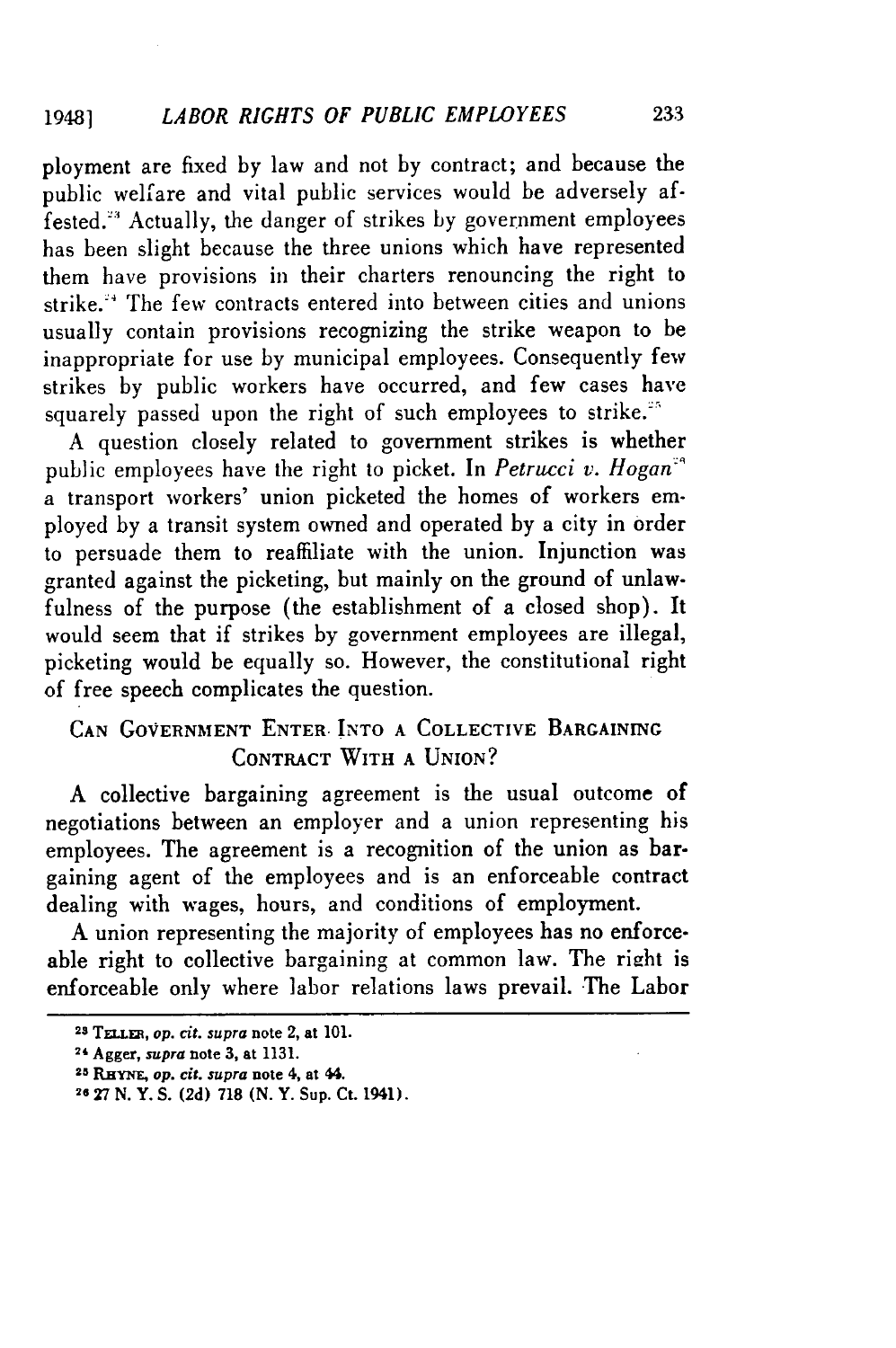$\mathcal{L}^{\mathcal{L}}$  and

Management Relations Act of 1947 excludes from its benefits government employees, both state and federal.<sup>27</sup> The same is generally true of the state labor relations acts. Hence it is clear that federal, state and municipal governments are under no duty to bargain collectively with their union employees.

Even if the government were of a mind to bargain collectively, it is doubtful that it could enter into an enforceable collective contract. Unless the authority to do so is given in express terms it is very questionable that a public official or agency would have power to contract.<sup>28</sup> No contract could be made insonsistent with the statute creating the employment. And the government as sovereign could not be sued without enabling legislation. The most a union could hope to do would be to present grievances to the legislature and to cause public officials to act favorably within the confines of their authority.

In this connection it is appropriate to note the remarks of Franklin D. Roosevelt on this subject:

"All government employees should realize that the process of collective bargaining, as usually understood, cannot be transplanted into public service. It has distinct and insurmountable limitations when applied to public personnel management. The very nature and the purposes of Government makes it impossible for administrative officials to represent fully or to bind the employer in mutual discussions with government employee organizations. The employer is the whole people, who speak by means of laws enacted by their representatives in Congress. Accordingly, administrative officials and employees alike are governed and guided, and in many instances restricted, by laws which establish policies, procedures, or rules in personnel matters."<sup>29</sup>

Recent legislation in Texas has declared it unlawful for public officials to enter into collective bargaining contracts with labor organizations respecting wages, hours or conditions of employment.<sup>30</sup> Further, public officials are prohibited from recognizing

**<sup>27</sup>**Taft-Hartley Act, **61 STAT.** 136 (1947), 29 **U. S. C. A.** § **152** (2) (1947).

**<sup>28</sup>**Tn.uEt, **op. cit. supra** note 2, at **101.**

**<sup>2</sup>RHNk, op. cit. supra** note **4,** at 436.

**SOTrLx** REv. **CirV. STAT.** (Vernon, **1925)** Art. 5154c, § **1** (1947).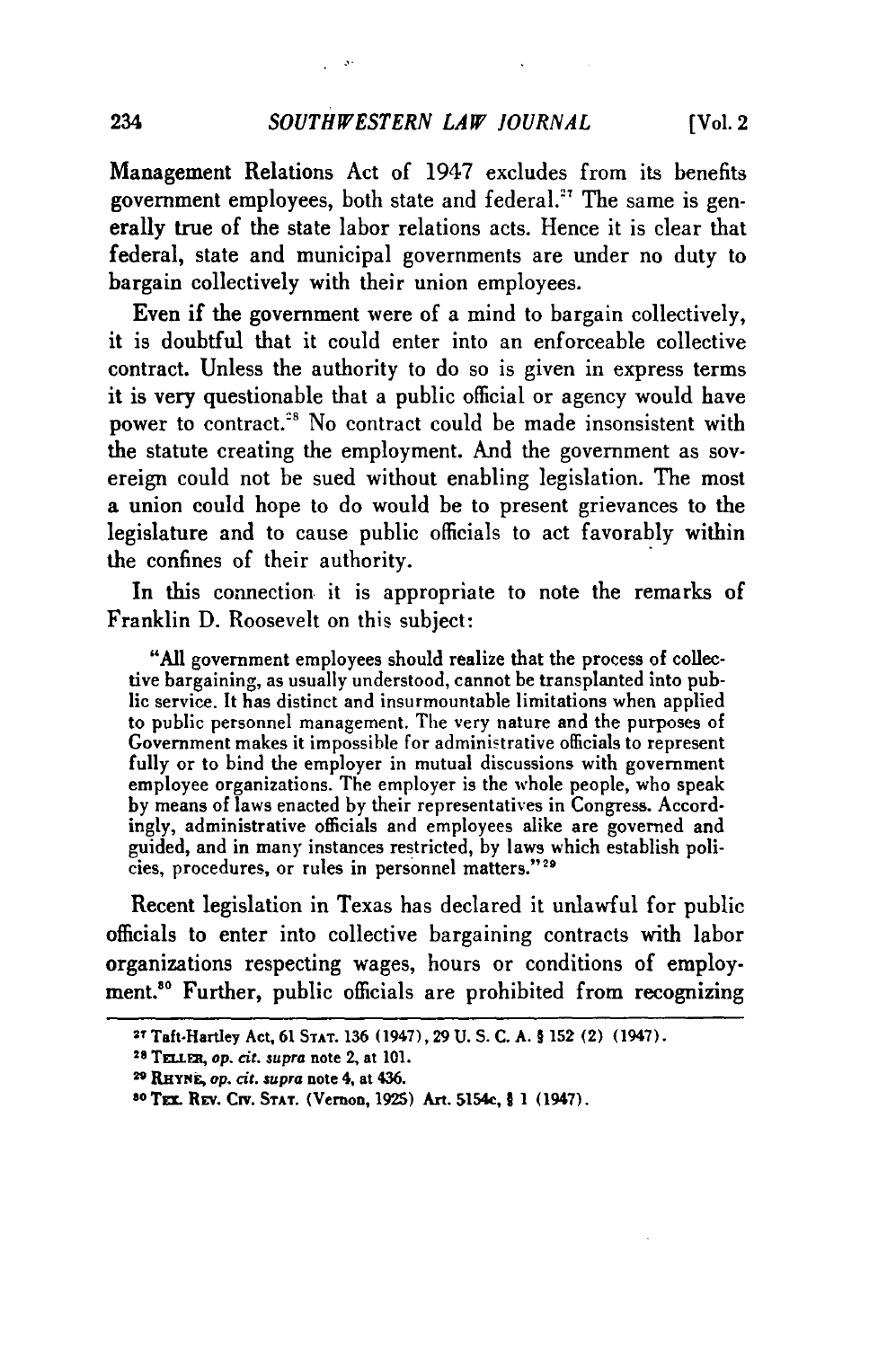a labor organization as a bargaining agent for public employees.

The trend of American decisions has been to declare void any contract between a municipality and a labor union covering terms and conditions of employment as an unlawful delegation of power to the union." Typical of the cases dealing with the question are the *Mugford* cases.<sup>32</sup> In the first of these cases a taxpayer brought suit to enjoin the enforcement of a contract between the Department of Public Works of Baltimore and the Municipal Chauffeurs, Helpers and Garage Employees Union, Local 825, an affiliate of the A. F. of L. The contract, which recognized the union as the "sole and exclusive bargaining representative for all employees of the department," was condemned by the Maryland Circuit court because it granted an unlawful preference to the union over individuals who might not be members of the union. The court noted that the litigants were in agreement that the city had no authority to consent to a closed shop agreement.

A second contract was entered into providing that any individual might bargain in his own behalf but that the department would not recognize or deal with any union or organization other than Local 825. Again suit was brought to enjoin performance of the contract. and the circuit court held that it constituted an unlawful preference of one group over another. The court went on to rule that the contract provision for deduction of union dues by the city at the request of the employee, revocable by him at any time, was valid. However, the court found that the valid and invalid provisions were inseparable and declared the whole contract void.

The theory of American government is that it is organized and administered for the welfare of the whole people and not for the benefit of any one group or class. Hence a contract providing

**<sup>-1</sup>** City **of** Springfield **v.** Clause, **206 S.** W. **(2d) 539** (Mo. Sup. Ct. 1947).

**<sup>32</sup> The** Mugford cases were **a** series of three decisions **by** Circuit Court No. 2 **of** Baltimore City: Opinion of April 14, 1944, **8 C. C.** H. **LAB. CAS. T 62,137;** Opinion **of** July **5,** 1944, reprinted in **RHYNE,** LABOR **UNIONS AND** MUNICIPAL **EmPLOYEE** LAw, **164** (1946); **and Opinion of** November **16,** 1944. These decisions were followed **by a** partial review in the **Maryland Court of** Appeals, **185 Md.** 266,44 **A. (2d)** 745 (1945).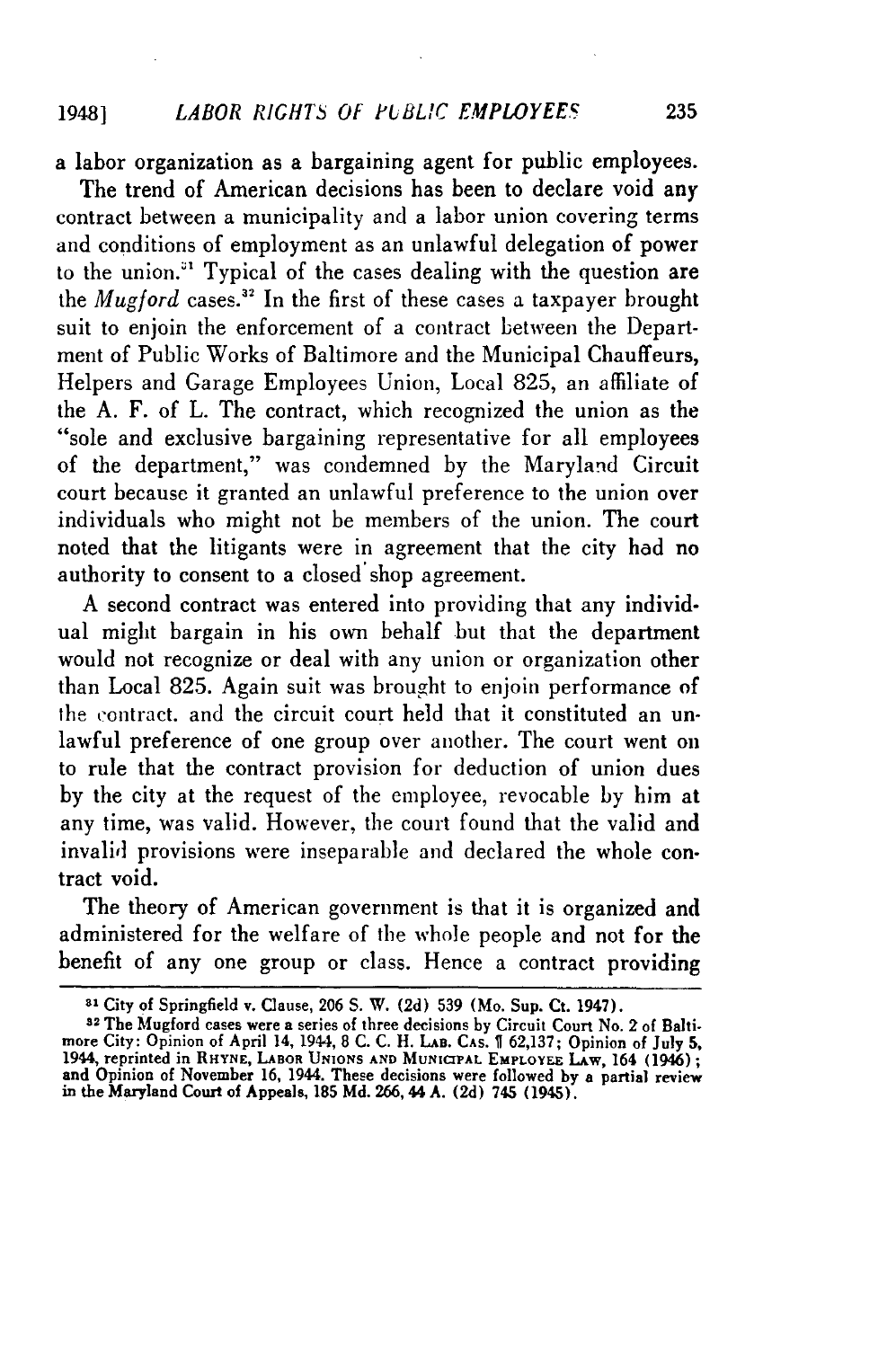for a closed shop or for the maintenance of union membership as a condition of employment or for the recognition of a union as the exclusive bargaining agent, entered into with a governmental agency, violates what many persons regard as a first principle of sound government.<sup>33</sup>

Occasionally a court sustains the validity of a collective bargaining contract betwen a public agency and a union of public employees on the ground that the municipality is acting in a proprietary capacity and not as a political agency exercising governmental powers."' In *Nutter v. Santa Monica"5* it was held **by** the trial court that the City of Santa Monica was operating a bus line in a proprietary capacity and therefore could not resist a request on the part of the employees to bargain collectively. The judgment was reversed on appeal on the ground that labor laws applicable to private industry could not be construed to apply to public employment.

### **CAN GOVERNMENT AGENCIES COLLECT UNION** DuEs **BY** CHECK-OFF?

Another of the implements of effective union organization is the check-off, which is the deduction **by** the employer from an employee's wages at prescribed intervals of the amounts due to the union for initiation fees, dues, fines and assessments. The compulsory check-off system was considered in the *Mugford* cases and at first was held to be illegal as a device for the accomplishment of a closed shop.

The second contract entered into put deduction of dues on a voluntary basis, revocable by the employee at any time. Any expense incurred by the City in collecting the dues and assessments was to be paid by the union. The circuit court found that this

<sup>&</sup>lt;sup>83</sup> Chaplin v. Board of Education of Peoria (Ill. Cir. Ct. 1939), text reprinted in Appendix of RHYNE, LABOR UNIONS AND MUNICIPAL LAW, 157 (1946).

**<sup>5,</sup>** This distinction is often applied in determining **questions of** municipal liability for **tort** or for taxes. **3 8 C. C.** H. **LAs.** CAs. I **62,323** (Calif. Superior Ct. 1944); 74 Cal. **App. (2d)**

**<sup>29, 168</sup>** P. **(2d)** 741 (Calif. Dist. Ct. of **App.** 1946).